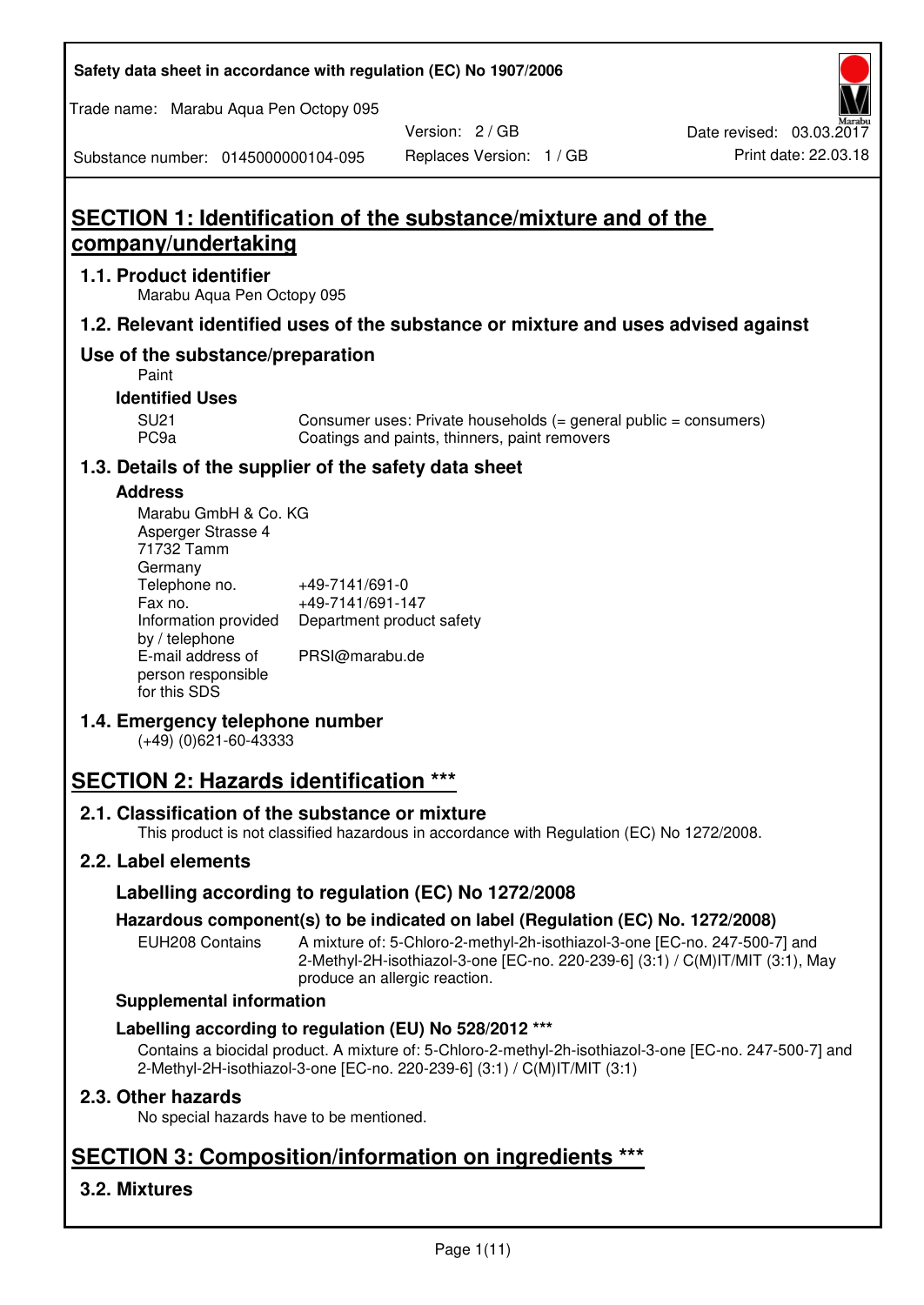| Safety data sheet in accordance with regulation (EC) No 1907/2006                                                                                                 |                                                                                                                       |                              |                                                      |                                                                  |      |                                                  |
|-------------------------------------------------------------------------------------------------------------------------------------------------------------------|-----------------------------------------------------------------------------------------------------------------------|------------------------------|------------------------------------------------------|------------------------------------------------------------------|------|--------------------------------------------------|
| Trade name: Marabu Aqua Pen Octopy 095                                                                                                                            |                                                                                                                       |                              |                                                      |                                                                  |      |                                                  |
| Substance number: 0145000000104-095                                                                                                                               |                                                                                                                       | Version: 2 / GB              |                                                      | Replaces Version: 1 / GB                                         |      | Date revised: 03.03.2017<br>Print date: 22.03.18 |
|                                                                                                                                                                   |                                                                                                                       |                              |                                                      |                                                                  |      |                                                  |
| <b>Chemical characterization</b><br>Paint based on water                                                                                                          |                                                                                                                       |                              |                                                      |                                                                  |      |                                                  |
| <b>Hazardous ingredients</b>                                                                                                                                      |                                                                                                                       |                              |                                                      |                                                                  |      |                                                  |
| <b>Ethanediol</b><br>CAS No.<br>EINECS no.<br>Registration no.<br>Concentration                                                                                   | $107 - 21 - 1$<br>203-473-3<br>01-2119456816-28<br>$>=$                                                               | 1                            | $\lt$ $\sim$                                         | 10                                                               | $\%$ |                                                  |
| Classification (Regulation (EC) No. 1272/2008)                                                                                                                    | Acute Tox. 4<br>STOT RE 2                                                                                             |                              | H302<br>H373                                         |                                                                  |      |                                                  |
| <b>Bronopol (INN)</b><br>CAS No.<br>EINECS no.<br>Concentration                                                                                                   | $52 - 51 - 7$<br>200-143-0<br>$>=$                                                                                    | 0,01                         | $\lt$ $\sim$                                         | 0,1                                                              | $\%$ |                                                  |
| Classification (Regulation (EC) No. 1272/2008)                                                                                                                    |                                                                                                                       |                              |                                                      |                                                                  |      |                                                  |
|                                                                                                                                                                   | Eye Dam. 1<br>Skin Irrit. 2<br>STOT SE3<br>Acute Tox. 4<br>Acute Tox. 4<br>Aquatic Acute 1<br>Aquatic Chronic 1       |                              | H318<br>H315<br>H335<br>H302<br>H312<br>H400<br>H410 |                                                                  |      |                                                  |
| Concentration limits (Regulation (EC) No. 1272/2008)                                                                                                              | Aquatic Acute 1<br>Aquatic Chronic $H410$ M = 1                                                                       | H400                         | $M = 10$                                             |                                                                  |      |                                                  |
| A mixture of: 5-Chloro-2-methyl-2h-isothiazol-3-one [EC-no. 247-500-7] and<br>2-Methyl-2H-isothiazol-3-one [EC-no. 220-239-6] (3:1) / C(M)IT/MIT (3:1)<br>CAS No. | 55965-84-9                                                                                                            |                              |                                                      |                                                                  |      |                                                  |
| Concentration                                                                                                                                                     |                                                                                                                       |                              | $\,<\,$                                              | 0,0015                                                           | $\%$ |                                                  |
| Classification (Regulation (EC) No. 1272/2008)                                                                                                                    | Acute Tox. 3<br>Aquatic Chronic 1<br>Aquatic Acute 1<br>Skin Sens. 1<br>Skin Corr. 1B<br>Acute Tox. 3<br>Acute Tox. 3 |                              | H331<br>H410<br>H400<br>H317<br>H314<br>H311<br>H301 |                                                                  |      |                                                  |
| Concentration limits (Regulation (EC) No. 1272/2008)                                                                                                              |                                                                                                                       |                              |                                                      |                                                                  |      |                                                  |
|                                                                                                                                                                   | Skin Corr. 1B<br>Eye Irrit. 2<br>Skin Irrit. 2<br>Skin Sens. 1                                                        | H314<br>H319<br>H315<br>H317 | $>= 0,6$                                             | $\epsilon = 0.06 < 0.6$<br>$\epsilon = 0.06 < 0.6$<br>$= 0,0015$ |      |                                                  |
| <b>Further ingredients ***</b>                                                                                                                                    |                                                                                                                       |                              |                                                      |                                                                  |      |                                                  |
| Glycerol<br>CAS No.<br>EINECS no.<br>Concentration                                                                                                                | $56 - 81 - 5$<br>200-289-5<br>$>=$                                                                                    | 10 <sup>°</sup>              | $\,<\,$                                              | 25                                                               | $\%$ | $[3]$                                            |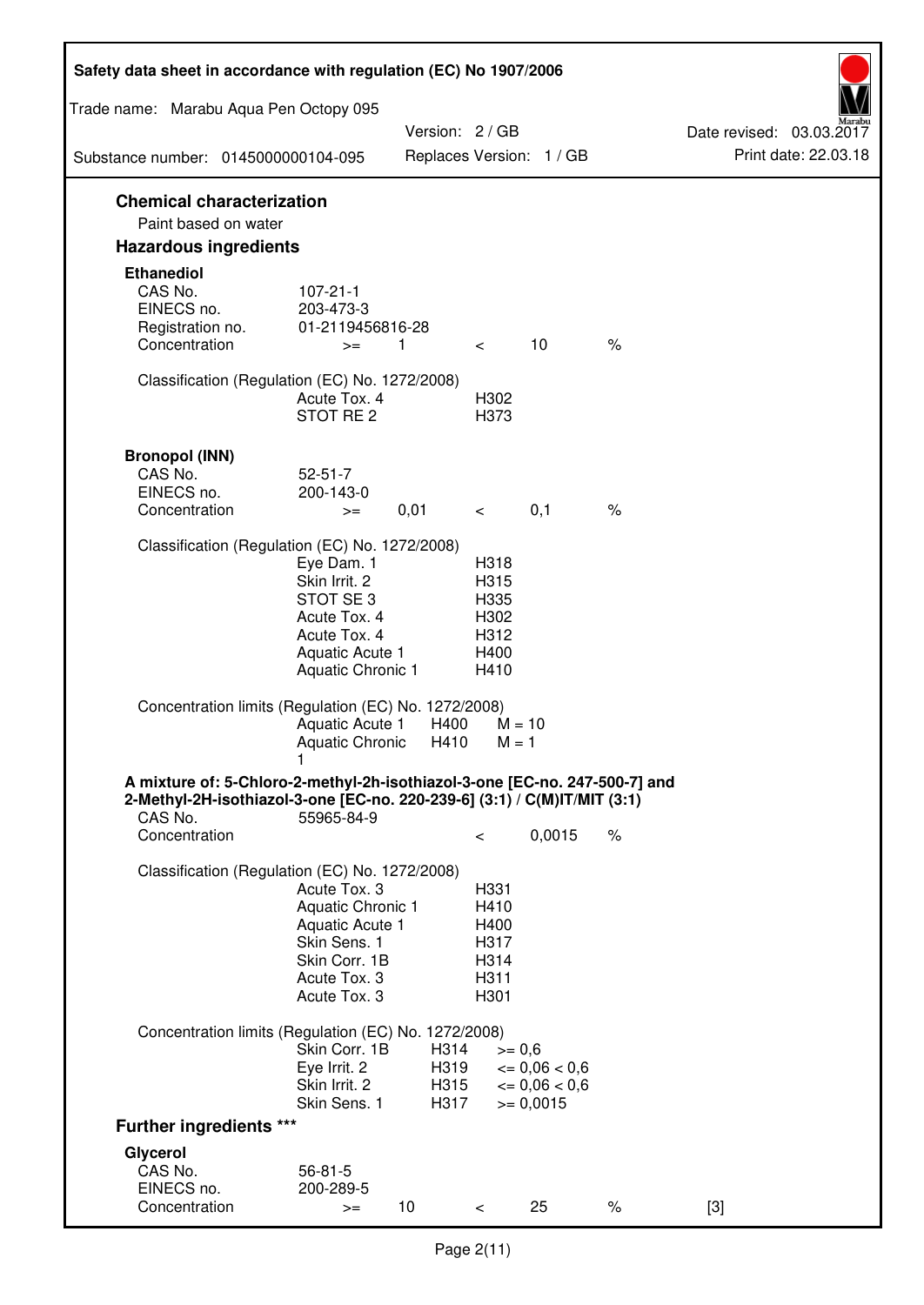| Safety data sheet in accordance with regulation (EC) No 1907/2006                                                                                                                  |                          |                          |
|------------------------------------------------------------------------------------------------------------------------------------------------------------------------------------|--------------------------|--------------------------|
| Trade name: Marabu Aqua Pen Octopy 095                                                                                                                                             | Version: 2/GB            | Date revised: 03.03.2017 |
| Substance number: 0145000000104-095                                                                                                                                                | Replaces Version: 1 / GB | Print date: 22.03.18     |
|                                                                                                                                                                                    |                          |                          |
|                                                                                                                                                                                    |                          |                          |
| $\star$<br>[3] Substance with occupational exposure limits                                                                                                                         |                          |                          |
|                                                                                                                                                                                    |                          |                          |
| <b>SECTION 4: First aid measures</b>                                                                                                                                               |                          |                          |
| 4.1. Description of first aid measures<br>After skin contact                                                                                                                       |                          |                          |
| Wash with plenty of water and soap. Do NOT use solvents or thinners.                                                                                                               |                          |                          |
| After eye contact                                                                                                                                                                  |                          |                          |
| Separate eyelids, wash the eyes thoroughly with water (15 min.). In case of irritation consult an oculist.<br><b>After ingestion</b>                                               |                          |                          |
| Rinse mouth thoroughly with water. If larger amounts are swallowed or in the event of symptoms take<br>medical treatment.                                                          |                          |                          |
| 4.2. Most important symptoms and effects, both acute and delayed<br>Until now no symptoms known so far.                                                                            |                          |                          |
| 4.3. Indication of any immediate medical attention and special treatment needed                                                                                                    |                          |                          |
| Hints for the physician / treatment<br>Treat symptomatically                                                                                                                       |                          |                          |
| <b>SECTION 5: Firefighting measures</b>                                                                                                                                            |                          |                          |
| 5.1. Extinguishing media                                                                                                                                                           |                          |                          |
| Suitable extinguishing media<br>Carbon dioxide, Foam, Sand, Water                                                                                                                  |                          |                          |
| 5.2. Special hazards arising from the substance or mixture<br>In the event of fire the following can be released: Carbon monoxide (CO); Carbon dioxide (CO2); dense<br>black smoke |                          |                          |
| 5.3. Advice for firefighters                                                                                                                                                       |                          |                          |
| <b>Other information</b><br>Collect contaminated fire-fighting water separately, must not be discharged into the drains.                                                           |                          |                          |
| <b>SECTION 6: Accidental release measures</b>                                                                                                                                      |                          |                          |
| 6.1. Personal precautions, protective equipment and emergency procedures<br>No particular measures required.                                                                       |                          |                          |
| 6.2. Environmental precautions<br>No particular measures required.                                                                                                                 |                          |                          |
|                                                                                                                                                                                    |                          |                          |

**6.3. Methods and material for containment and cleaning up**  Clean preferably with a detergent - avoid use of solvents.

# **6.4. Reference to other sections**

Information regarding Safe handling, see Section 7. Information regarding personal protective measures, see Section 8. Information regarding waste disposal, see Section 13.

# **SECTION 7: Handling and storage**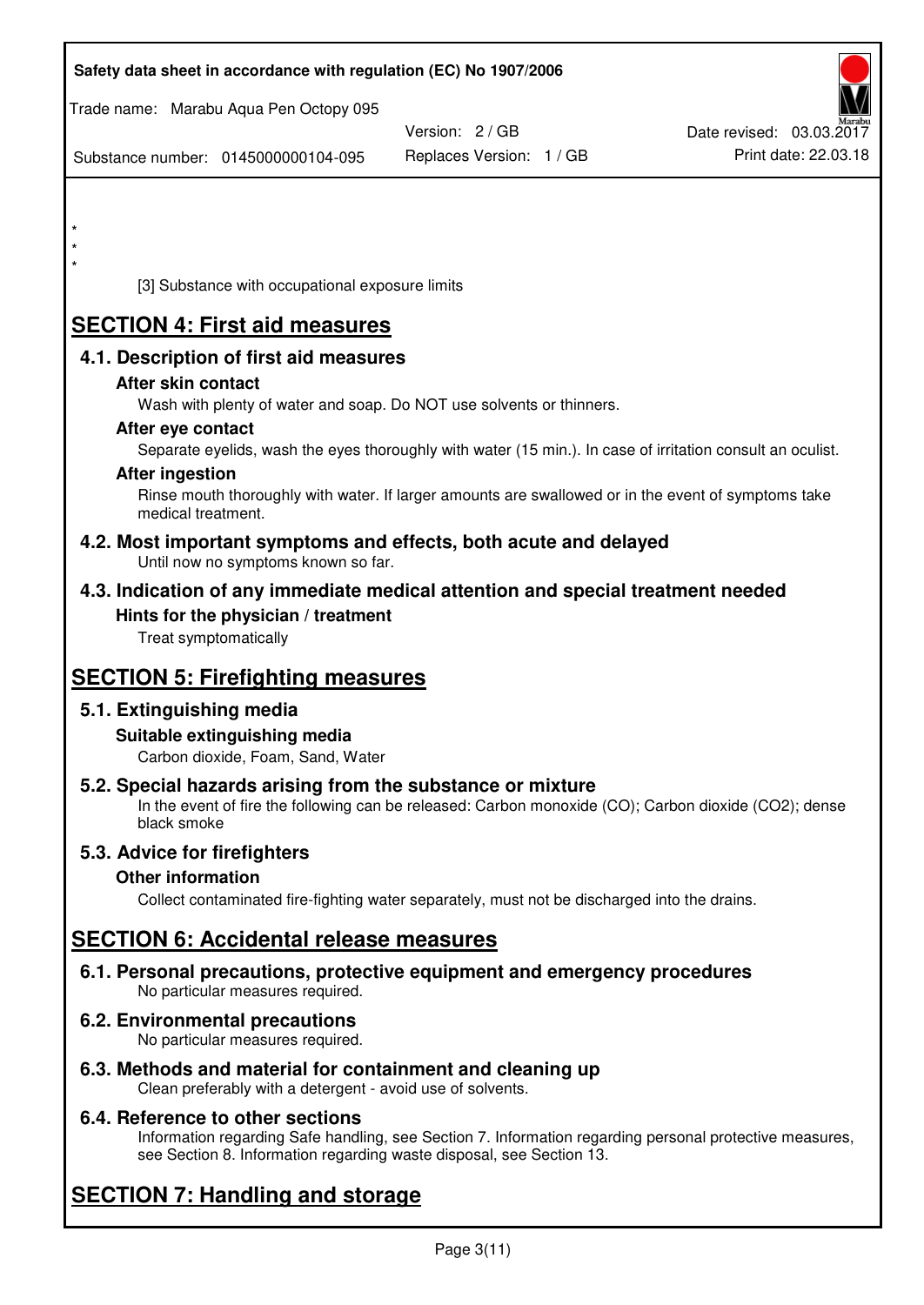| Safety data sheet in accordance with regulation (EC) No 1907/2006                                                                                                                               |                                                                                                                                                                                          |                                                  |
|-------------------------------------------------------------------------------------------------------------------------------------------------------------------------------------------------|------------------------------------------------------------------------------------------------------------------------------------------------------------------------------------------|--------------------------------------------------|
| Trade name: Marabu Aqua Pen Octopy 095                                                                                                                                                          |                                                                                                                                                                                          |                                                  |
| Substance number: 0145000000104-095                                                                                                                                                             | Version: 2/GB<br>Replaces Version: 1 / GB                                                                                                                                                | Date revised: 03.03.2017<br>Print date: 22.03.18 |
|                                                                                                                                                                                                 |                                                                                                                                                                                          |                                                  |
| 7.1. Precautions for safe handling<br><b>Advice on safe handling</b><br>Advice on protection against fire and explosion<br>No special measures required.<br>T <sub>2</sub><br>Temperature class | Avoid skin and eye contact. Smoking, eating and drinking shall be prohibited in application area.<br>Classification of fires / temperature class / Ignition group / Dust explosion class |                                                  |
|                                                                                                                                                                                                 | 7.2. Conditions for safe storage, including any incompatibilities                                                                                                                        |                                                  |
| Requirements for storage rooms and vessels<br>Store in frostfree conditions.                                                                                                                    |                                                                                                                                                                                          |                                                  |
| Storage class according to TRGS 510                                                                                                                                                             |                                                                                                                                                                                          |                                                  |
| Storage class according to<br>12<br><b>TRGS 510</b>                                                                                                                                             | Non-combustible liquids                                                                                                                                                                  |                                                  |
| 7.3. Specific end use(s)<br>Paint                                                                                                                                                               |                                                                                                                                                                                          |                                                  |
| <b>SECTION 8: Exposure controls/personal protection</b>                                                                                                                                         |                                                                                                                                                                                          |                                                  |
| 8.1. Control parameters                                                                                                                                                                         |                                                                                                                                                                                          |                                                  |
| <b>Exposure limit values</b>                                                                                                                                                                    |                                                                                                                                                                                          |                                                  |
| <b>Ethanediol</b><br>List                                                                                                                                                                       | EH40                                                                                                                                                                                     |                                                  |
| <b>Type</b>                                                                                                                                                                                     | <b>WEL</b>                                                                                                                                                                               |                                                  |
| Value<br>Skin resorption / sensibilisation: Sk;                                                                                                                                                 | 10<br>mg/m <sup>3</sup><br><b>Status: 2011</b>                                                                                                                                           |                                                  |
| Glycerol                                                                                                                                                                                        |                                                                                                                                                                                          |                                                  |
| List                                                                                                                                                                                            | EH40                                                                                                                                                                                     |                                                  |
| <b>Type</b><br>Value                                                                                                                                                                            | <b>WEL</b><br>10<br>mg/m <sup>3</sup>                                                                                                                                                    |                                                  |
| <b>Status: 2011</b>                                                                                                                                                                             |                                                                                                                                                                                          |                                                  |
| <b>Other information</b>                                                                                                                                                                        |                                                                                                                                                                                          |                                                  |
| There are not known any further control parameters.                                                                                                                                             |                                                                                                                                                                                          |                                                  |
| <b>Derived No/Minimal Effect Levels (DNEL/DMEL)</b>                                                                                                                                             |                                                                                                                                                                                          |                                                  |
| <b>Ethanediol</b><br>Type of value<br>Reference group<br>Duration of exposure<br>Route of exposure                                                                                              | Derived No Effect Level (DNEL)<br>Worker<br>Long term<br>inhalative                                                                                                                      |                                                  |
| Mode of action<br>Concentration                                                                                                                                                                 | Local effects<br>35                                                                                                                                                                      | mg/m <sup>3</sup>                                |
|                                                                                                                                                                                                 |                                                                                                                                                                                          |                                                  |
| Type of value                                                                                                                                                                                   | Derived No Effect Level (DNEL)                                                                                                                                                           |                                                  |
| Reference group<br>Duration of exposure                                                                                                                                                         | Worker<br>Long term                                                                                                                                                                      |                                                  |
| Route of exposure                                                                                                                                                                               | dermal                                                                                                                                                                                   |                                                  |
| Mode of action<br>Concentration                                                                                                                                                                 | Systemic effects<br>106                                                                                                                                                                  | mg/kg                                            |
| Type of value<br>Reference group                                                                                                                                                                | Derived No Effect Level (DNEL)<br>Consumer                                                                                                                                               |                                                  |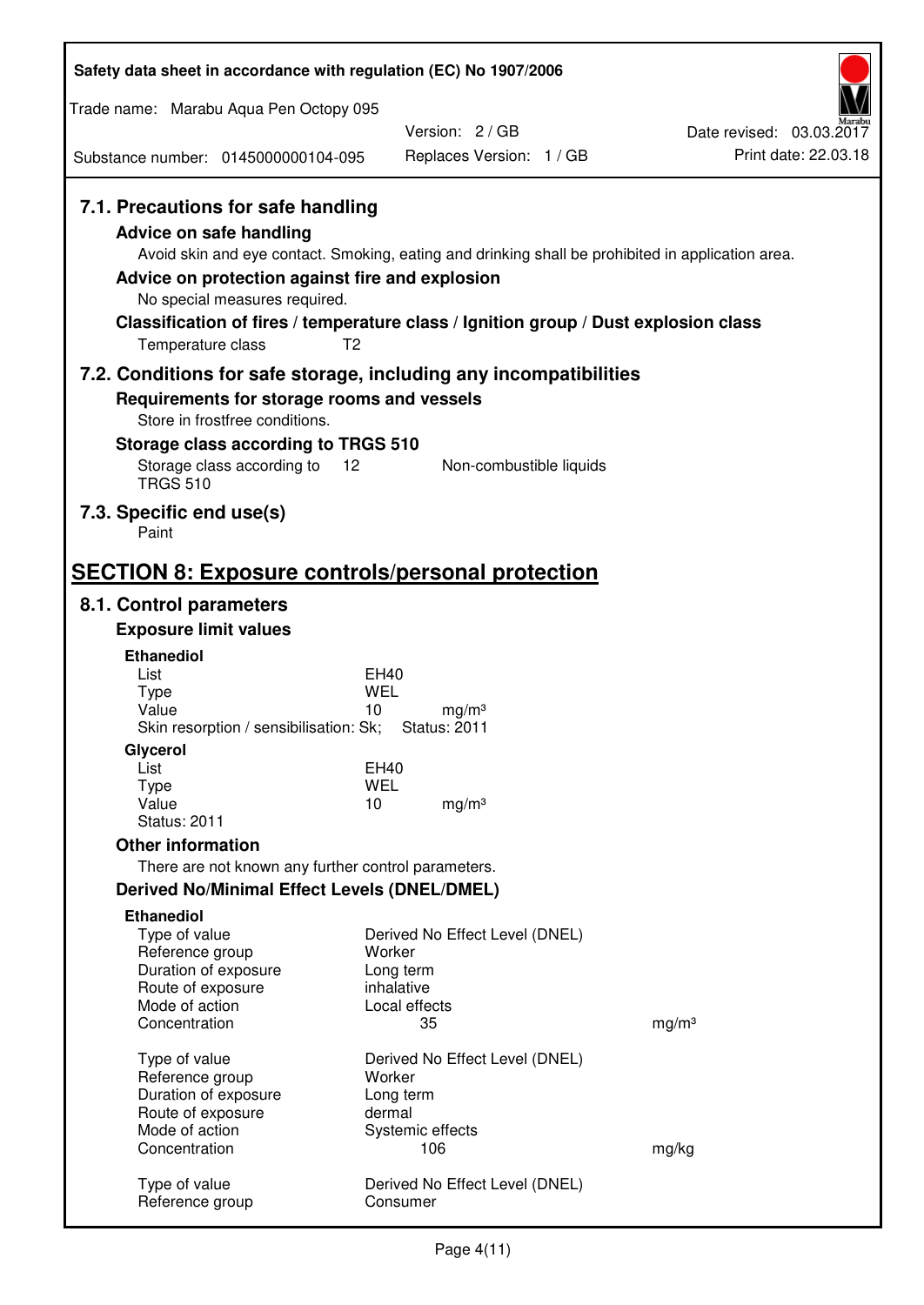| Trade name: Marabu Aqua Pen Octopy 095<br>Version: 2 / GB<br>Date revised: 03.03.2017<br>Print date: 22.03.18<br>Replaces Version: 1 / GB<br>Substance number: 0145000000104-095<br>Duration of exposure<br>Long term<br>inhalative<br>Route of exposure<br>Mode of action<br>Local effects<br>Concentration<br>7<br>mg/m <sup>3</sup><br>Type of value<br>Derived No Effect Level (DNEL)<br>Reference group<br>Consumer<br>Duration of exposure<br>Long term<br>Route of exposure<br>dermal<br>Mode of action<br>Systemic effects<br>Concentration<br>53<br>mg/kg<br><b>Predicted No Effect Concentration (PNEC)</b><br><b>Ethanediol</b><br><b>PNEC</b><br>Type of value<br><b>Type</b><br>Freshwater |
|---------------------------------------------------------------------------------------------------------------------------------------------------------------------------------------------------------------------------------------------------------------------------------------------------------------------------------------------------------------------------------------------------------------------------------------------------------------------------------------------------------------------------------------------------------------------------------------------------------------------------------------------------------------------------------------------------------|
|                                                                                                                                                                                                                                                                                                                                                                                                                                                                                                                                                                                                                                                                                                         |
|                                                                                                                                                                                                                                                                                                                                                                                                                                                                                                                                                                                                                                                                                                         |
|                                                                                                                                                                                                                                                                                                                                                                                                                                                                                                                                                                                                                                                                                                         |
|                                                                                                                                                                                                                                                                                                                                                                                                                                                                                                                                                                                                                                                                                                         |
|                                                                                                                                                                                                                                                                                                                                                                                                                                                                                                                                                                                                                                                                                                         |
|                                                                                                                                                                                                                                                                                                                                                                                                                                                                                                                                                                                                                                                                                                         |
|                                                                                                                                                                                                                                                                                                                                                                                                                                                                                                                                                                                                                                                                                                         |
|                                                                                                                                                                                                                                                                                                                                                                                                                                                                                                                                                                                                                                                                                                         |
|                                                                                                                                                                                                                                                                                                                                                                                                                                                                                                                                                                                                                                                                                                         |
|                                                                                                                                                                                                                                                                                                                                                                                                                                                                                                                                                                                                                                                                                                         |
|                                                                                                                                                                                                                                                                                                                                                                                                                                                                                                                                                                                                                                                                                                         |
|                                                                                                                                                                                                                                                                                                                                                                                                                                                                                                                                                                                                                                                                                                         |
|                                                                                                                                                                                                                                                                                                                                                                                                                                                                                                                                                                                                                                                                                                         |
|                                                                                                                                                                                                                                                                                                                                                                                                                                                                                                                                                                                                                                                                                                         |
| Concentration<br>10                                                                                                                                                                                                                                                                                                                                                                                                                                                                                                                                                                                                                                                                                     |
| mg/l                                                                                                                                                                                                                                                                                                                                                                                                                                                                                                                                                                                                                                                                                                    |
| <b>PNEC</b><br>Type of value                                                                                                                                                                                                                                                                                                                                                                                                                                                                                                                                                                                                                                                                            |
| <b>Type</b><br>Saltwater                                                                                                                                                                                                                                                                                                                                                                                                                                                                                                                                                                                                                                                                                |
| Concentration<br>1<br>mg/l                                                                                                                                                                                                                                                                                                                                                                                                                                                                                                                                                                                                                                                                              |
| <b>PNEC</b><br>Type of value                                                                                                                                                                                                                                                                                                                                                                                                                                                                                                                                                                                                                                                                            |
| <b>Type</b><br>Water (intermittent release)                                                                                                                                                                                                                                                                                                                                                                                                                                                                                                                                                                                                                                                             |
| Concentration<br>10<br>mg/l                                                                                                                                                                                                                                                                                                                                                                                                                                                                                                                                                                                                                                                                             |
| <b>PNEC</b><br>Type of value                                                                                                                                                                                                                                                                                                                                                                                                                                                                                                                                                                                                                                                                            |
| <b>Type</b><br>Sewage treatment plant (STP)                                                                                                                                                                                                                                                                                                                                                                                                                                                                                                                                                                                                                                                             |
| Concentration<br>199,5<br>mg/l                                                                                                                                                                                                                                                                                                                                                                                                                                                                                                                                                                                                                                                                          |
|                                                                                                                                                                                                                                                                                                                                                                                                                                                                                                                                                                                                                                                                                                         |
| Type of value<br><b>PNEC</b><br>Freshwater sediment<br>Type                                                                                                                                                                                                                                                                                                                                                                                                                                                                                                                                                                                                                                             |
| Concentration<br>37<br>mg/kg                                                                                                                                                                                                                                                                                                                                                                                                                                                                                                                                                                                                                                                                            |
|                                                                                                                                                                                                                                                                                                                                                                                                                                                                                                                                                                                                                                                                                                         |
| <b>PNEC</b><br>Type of value<br>Marine sediment                                                                                                                                                                                                                                                                                                                                                                                                                                                                                                                                                                                                                                                         |
| Type<br>Concentration<br>3,7<br>mg/kg                                                                                                                                                                                                                                                                                                                                                                                                                                                                                                                                                                                                                                                                   |
|                                                                                                                                                                                                                                                                                                                                                                                                                                                                                                                                                                                                                                                                                                         |
| Type of value<br><b>PNEC</b>                                                                                                                                                                                                                                                                                                                                                                                                                                                                                                                                                                                                                                                                            |
| Soil<br><b>Type</b><br>Concentration<br>1,53<br>mg/kg                                                                                                                                                                                                                                                                                                                                                                                                                                                                                                                                                                                                                                                   |
|                                                                                                                                                                                                                                                                                                                                                                                                                                                                                                                                                                                                                                                                                                         |
| 8.2. Exposure controls                                                                                                                                                                                                                                                                                                                                                                                                                                                                                                                                                                                                                                                                                  |
| <b>Exposure controls</b>                                                                                                                                                                                                                                                                                                                                                                                                                                                                                                                                                                                                                                                                                |
| Provide adequate ventilation.                                                                                                                                                                                                                                                                                                                                                                                                                                                                                                                                                                                                                                                                           |
| <b>Respiratory protection</b><br>Not necessary.                                                                                                                                                                                                                                                                                                                                                                                                                                                                                                                                                                                                                                                         |
| <b>Hand protection</b>                                                                                                                                                                                                                                                                                                                                                                                                                                                                                                                                                                                                                                                                                  |
| Not necessary.                                                                                                                                                                                                                                                                                                                                                                                                                                                                                                                                                                                                                                                                                          |
| In case of intensive contact wear protective gloves.                                                                                                                                                                                                                                                                                                                                                                                                                                                                                                                                                                                                                                                    |
| There is no one glove material or combination of materials that will give unlimited resistance to any                                                                                                                                                                                                                                                                                                                                                                                                                                                                                                                                                                                                   |
| individual or combination of chemicals.                                                                                                                                                                                                                                                                                                                                                                                                                                                                                                                                                                                                                                                                 |
| For prolonged or repeated handling nitrile rubber gloves with textile undergloves are required.<br>Material thickness<br>0,5<br>mm<br>$\, > \,$                                                                                                                                                                                                                                                                                                                                                                                                                                                                                                                                                         |
| 30<br>Breakthrough time<br>min<br>$\,<\,$                                                                                                                                                                                                                                                                                                                                                                                                                                                                                                                                                                                                                                                               |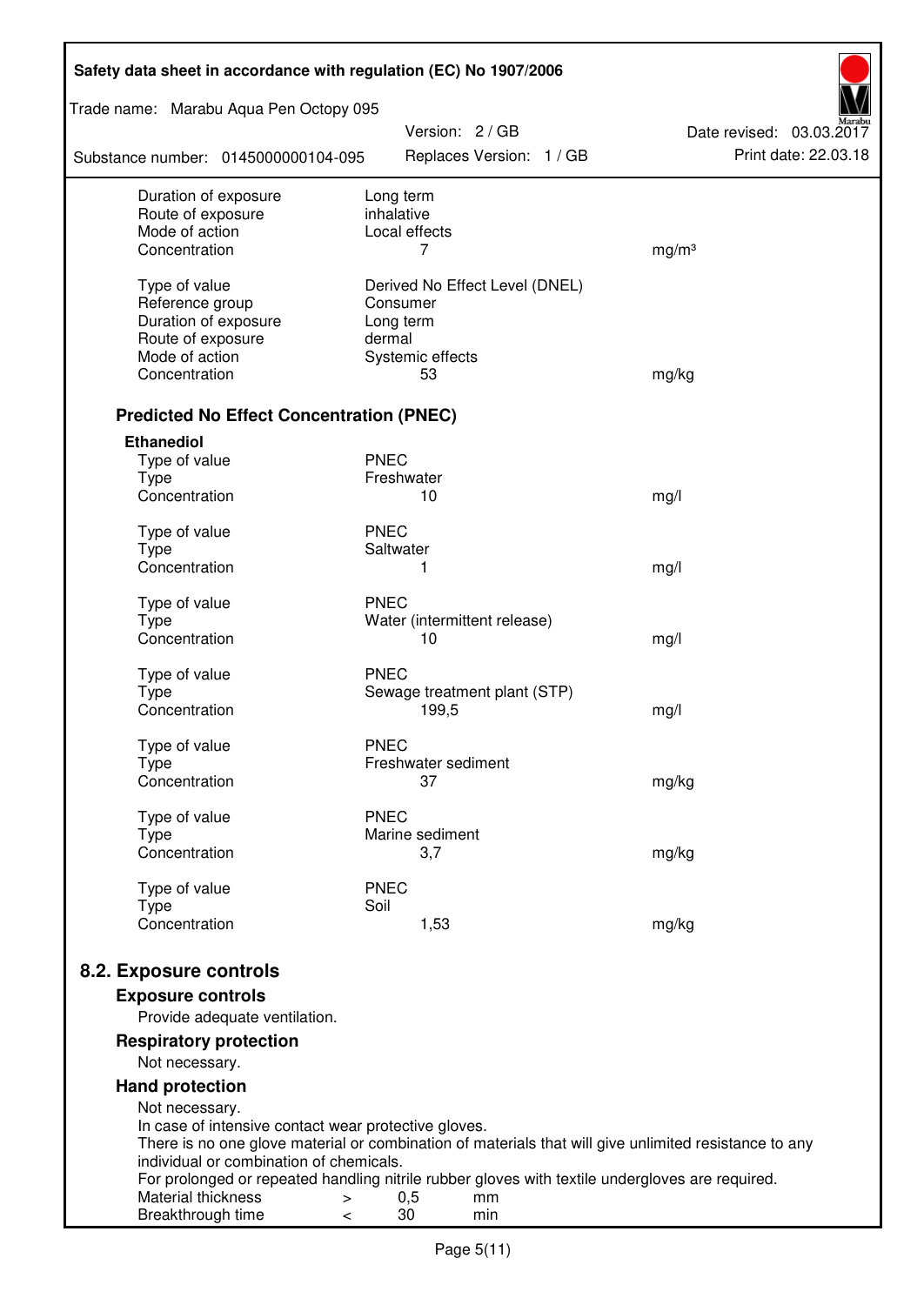| Safety data sheet in accordance with regulation (EC) No 1907/2006                                                                                                                                                                                                                                                                                            |                       |                                 |                                                                                                                                                                                                                                                                                                                    |
|--------------------------------------------------------------------------------------------------------------------------------------------------------------------------------------------------------------------------------------------------------------------------------------------------------------------------------------------------------------|-----------------------|---------------------------------|--------------------------------------------------------------------------------------------------------------------------------------------------------------------------------------------------------------------------------------------------------------------------------------------------------------------|
| Trade name: Marabu Aqua Pen Octopy 095                                                                                                                                                                                                                                                                                                                       |                       |                                 |                                                                                                                                                                                                                                                                                                                    |
|                                                                                                                                                                                                                                                                                                                                                              | Version: 2/GB         |                                 | Date revised: 03.03.2017                                                                                                                                                                                                                                                                                           |
| Substance number: 0145000000104-095                                                                                                                                                                                                                                                                                                                          |                       | Replaces Version: 1 / GB        | Print date: 22.03.18                                                                                                                                                                                                                                                                                               |
| The breakthrough time must be greater than the end use time of the product.<br>replacement must be followed.<br>Gloves should be replaced regularly and if there is any sign of damage to the glove material.<br>Always ensure that gloves are free from defects and that they are stored and used correctly.<br>maintenance.<br>once exposure has occurred. |                       |                                 | The instructions and information provided by the glove manufacturer on use, storage, maintenance and<br>The performance or effectiveness of the glove may be reduced by physical/ chemical damage and poor<br>Barrier creams may help to protect the exposed areas of the skin, they should however not be applied |
| Eye protection                                                                                                                                                                                                                                                                                                                                               |                       |                                 |                                                                                                                                                                                                                                                                                                                    |
| Not necessary.                                                                                                                                                                                                                                                                                                                                               |                       |                                 |                                                                                                                                                                                                                                                                                                                    |
| <b>Body protection</b>                                                                                                                                                                                                                                                                                                                                       |                       |                                 |                                                                                                                                                                                                                                                                                                                    |
| Not applicable.                                                                                                                                                                                                                                                                                                                                              |                       |                                 |                                                                                                                                                                                                                                                                                                                    |
|                                                                                                                                                                                                                                                                                                                                                              |                       |                                 |                                                                                                                                                                                                                                                                                                                    |
| <b>SECTION 9: Physical and chemical properties</b>                                                                                                                                                                                                                                                                                                           |                       |                                 |                                                                                                                                                                                                                                                                                                                    |
| 9.1. Information on basic physical and chemical properties                                                                                                                                                                                                                                                                                                   |                       |                                 |                                                                                                                                                                                                                                                                                                                    |
| Form                                                                                                                                                                                                                                                                                                                                                         | liquid                |                                 |                                                                                                                                                                                                                                                                                                                    |
| <b>Colour</b><br><b>Odour</b>                                                                                                                                                                                                                                                                                                                                | coloured<br>odourless |                                 |                                                                                                                                                                                                                                                                                                                    |
|                                                                                                                                                                                                                                                                                                                                                              |                       |                                 |                                                                                                                                                                                                                                                                                                                    |
| <b>Odour threshold</b>                                                                                                                                                                                                                                                                                                                                       |                       |                                 |                                                                                                                                                                                                                                                                                                                    |
| Remarks                                                                                                                                                                                                                                                                                                                                                      | No data available     |                                 |                                                                                                                                                                                                                                                                                                                    |
| <b>Melting point</b>                                                                                                                                                                                                                                                                                                                                         |                       |                                 |                                                                                                                                                                                                                                                                                                                    |
| Remarks                                                                                                                                                                                                                                                                                                                                                      | not determined        |                                 |                                                                                                                                                                                                                                                                                                                    |
| <b>Freezing point</b>                                                                                                                                                                                                                                                                                                                                        |                       |                                 |                                                                                                                                                                                                                                                                                                                    |
| Remarks                                                                                                                                                                                                                                                                                                                                                      | not determined        |                                 |                                                                                                                                                                                                                                                                                                                    |
| Initial boiling point and boiling range                                                                                                                                                                                                                                                                                                                      |                       |                                 |                                                                                                                                                                                                                                                                                                                    |
| Value<br>Pressure                                                                                                                                                                                                                                                                                                                                            | appr. 100<br>1.013    | hPa                             | $\rm ^{\circ}C$                                                                                                                                                                                                                                                                                                    |
| Source                                                                                                                                                                                                                                                                                                                                                       | Literature value      |                                 |                                                                                                                                                                                                                                                                                                                    |
| <b>Flash point</b>                                                                                                                                                                                                                                                                                                                                           |                       |                                 |                                                                                                                                                                                                                                                                                                                    |
| Remarks                                                                                                                                                                                                                                                                                                                                                      | Not applicable        |                                 |                                                                                                                                                                                                                                                                                                                    |
| Evaporation rate (ether $= 1$ ) :                                                                                                                                                                                                                                                                                                                            |                       |                                 |                                                                                                                                                                                                                                                                                                                    |
| Remarks                                                                                                                                                                                                                                                                                                                                                      | not determined        |                                 |                                                                                                                                                                                                                                                                                                                    |
| Flammability (solid, gas)                                                                                                                                                                                                                                                                                                                                    |                       |                                 |                                                                                                                                                                                                                                                                                                                    |
| Not applicable                                                                                                                                                                                                                                                                                                                                               |                       |                                 |                                                                                                                                                                                                                                                                                                                    |
| Upper/lower flammability or explosive limits                                                                                                                                                                                                                                                                                                                 |                       |                                 |                                                                                                                                                                                                                                                                                                                    |
| Lower explosion limit                                                                                                                                                                                                                                                                                                                                        | 3,2<br>appr.          |                                 | $%$ (V)                                                                                                                                                                                                                                                                                                            |
| Upper explosion limit                                                                                                                                                                                                                                                                                                                                        | 53<br>appr.           |                                 | $%$ $(V)$                                                                                                                                                                                                                                                                                                          |
| Source                                                                                                                                                                                                                                                                                                                                                       | Literature value      |                                 |                                                                                                                                                                                                                                                                                                                    |
| Vapour pressure                                                                                                                                                                                                                                                                                                                                              |                       |                                 |                                                                                                                                                                                                                                                                                                                    |
| Value                                                                                                                                                                                                                                                                                                                                                        | 23<br>appr.           | °C                              | hPa                                                                                                                                                                                                                                                                                                                |
| Temperature<br>Method                                                                                                                                                                                                                                                                                                                                        | 20                    | Value taken from the literature |                                                                                                                                                                                                                                                                                                                    |
| <b>Vapour density</b>                                                                                                                                                                                                                                                                                                                                        |                       |                                 |                                                                                                                                                                                                                                                                                                                    |
| Remarks                                                                                                                                                                                                                                                                                                                                                      | not determined        |                                 |                                                                                                                                                                                                                                                                                                                    |
| <b>Density</b>                                                                                                                                                                                                                                                                                                                                               |                       |                                 |                                                                                                                                                                                                                                                                                                                    |
| Remarks                                                                                                                                                                                                                                                                                                                                                      | not determined        |                                 |                                                                                                                                                                                                                                                                                                                    |
| Solubility in water                                                                                                                                                                                                                                                                                                                                          |                       |                                 |                                                                                                                                                                                                                                                                                                                    |
| Remarks                                                                                                                                                                                                                                                                                                                                                      | miscible              |                                 |                                                                                                                                                                                                                                                                                                                    |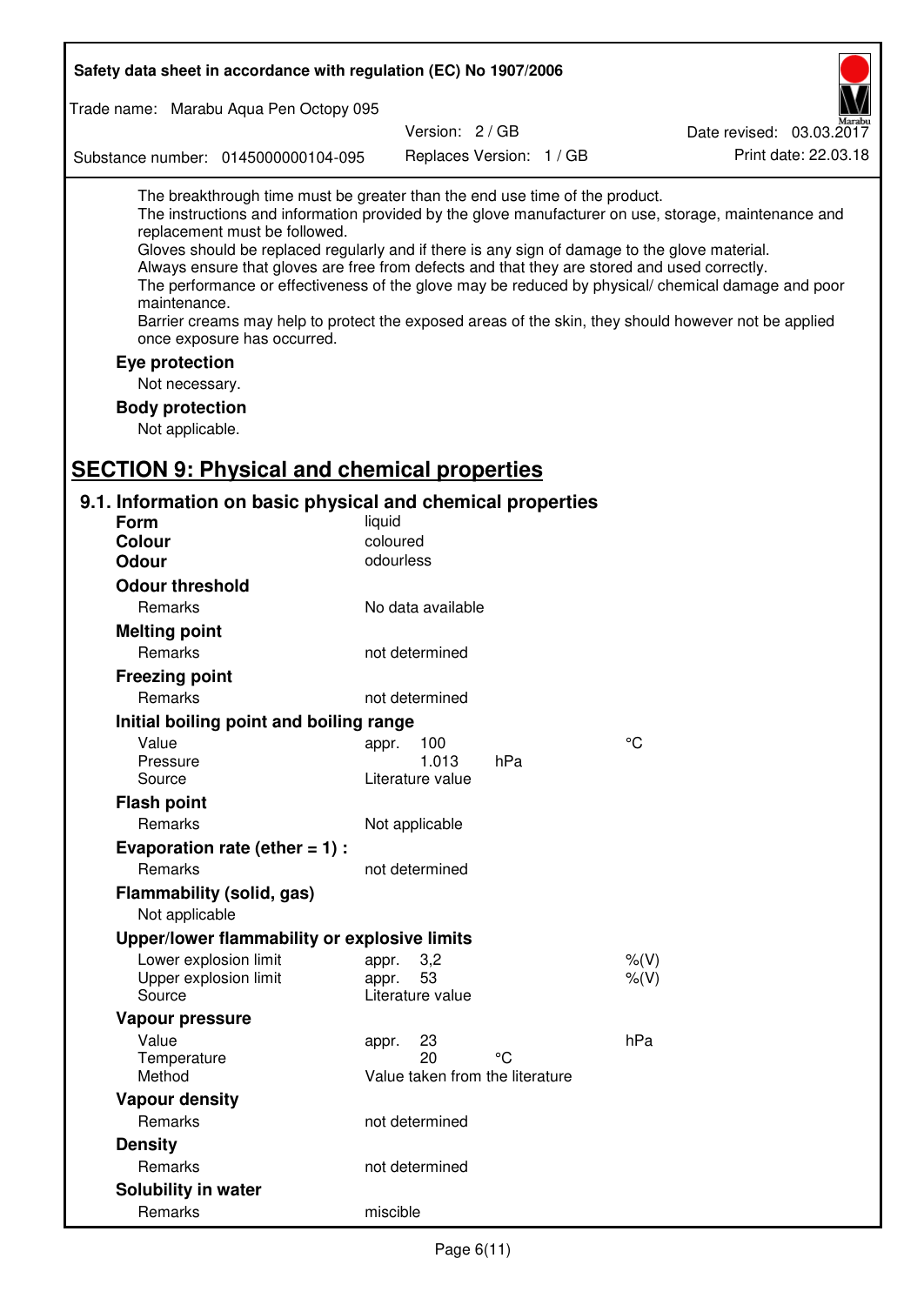| Safety data sheet in accordance with regulation (EC) No 1907/2006                    |                                                                   |    |                                                  |
|--------------------------------------------------------------------------------------|-------------------------------------------------------------------|----|--------------------------------------------------|
| Trade name: Marabu Aqua Pen Octopy 095                                               |                                                                   |    |                                                  |
| Substance number: 0145000000104-095                                                  | Version: 2 / GB<br>Replaces Version: 1 / GB                       |    | Date revised: 03.03.2017<br>Print date: 22.03.18 |
| Ignition temperature                                                                 |                                                                   |    |                                                  |
| Value<br>Source                                                                      | 410<br>appr.<br>Literature value                                  | °C |                                                  |
| <b>Viscosity</b>                                                                     |                                                                   |    |                                                  |
| Remarks                                                                              |                                                                   |    |                                                  |
| Remarks                                                                              | not determined                                                    |    |                                                  |
| 9.2. Other information<br><b>Other information</b><br>None known                     |                                                                   |    |                                                  |
| <b>SECTION 10: Stability and reactivity</b>                                          |                                                                   |    |                                                  |
| 10.1. Reactivity<br>None                                                             |                                                                   |    |                                                  |
| 10.2. Chemical stability<br>No hazardous reactions known.                            |                                                                   |    |                                                  |
| 10.3. Possibility of hazardous reactions<br>No hazardous reactions known.            |                                                                   |    |                                                  |
| 10.4. Conditions to avoid<br>No hazardous reactions known.                           |                                                                   |    |                                                  |
| 10.5. Incompatible materials<br>None                                                 |                                                                   |    |                                                  |
| 10.6. Hazardous decomposition products<br>No hazardous decomposition products known. |                                                                   |    |                                                  |
| <b>SECTION 11: Toxicological information</b>                                         |                                                                   |    |                                                  |
| 11.1. Information on toxicological effects                                           |                                                                   |    |                                                  |
| <b>Acute oral toxicity</b>                                                           |                                                                   |    |                                                  |
| Remarks                                                                              | Based on available data, the classification criteria are not met. |    |                                                  |
| <b>Acute dermal toxicity</b><br>Remarks                                              | Based on available data, the classification criteria are not met. |    |                                                  |
| <b>Acute inhalational toxicity</b>                                                   |                                                                   |    |                                                  |
| Remarks                                                                              | Based on available data, the classification criteria are not met. |    |                                                  |
| <b>Skin corrosion/irritation</b>                                                     |                                                                   |    |                                                  |
| Remarks                                                                              | Based on available data, the classification criteria are not met. |    |                                                  |
| Serious eye damage/irritation                                                        |                                                                   |    |                                                  |
| Remarks                                                                              | Based on available data, the classification criteria are not met. |    |                                                  |
| <b>Sensitization</b>                                                                 |                                                                   |    |                                                  |
| Remarks                                                                              | Based on available data, the classification criteria are not met. |    |                                                  |
| <b>Mutagenicity</b><br>Remarks                                                       |                                                                   |    |                                                  |
| <b>Reproductive toxicity</b>                                                         | Based on available data, the classification criteria are not met. |    |                                                  |
| Remarks                                                                              | Based on available data, the classification criteria are not met. |    |                                                  |
| Carcinogenicity                                                                      |                                                                   |    |                                                  |
| Remarks                                                                              | Based on available data, the classification criteria are not met. |    |                                                  |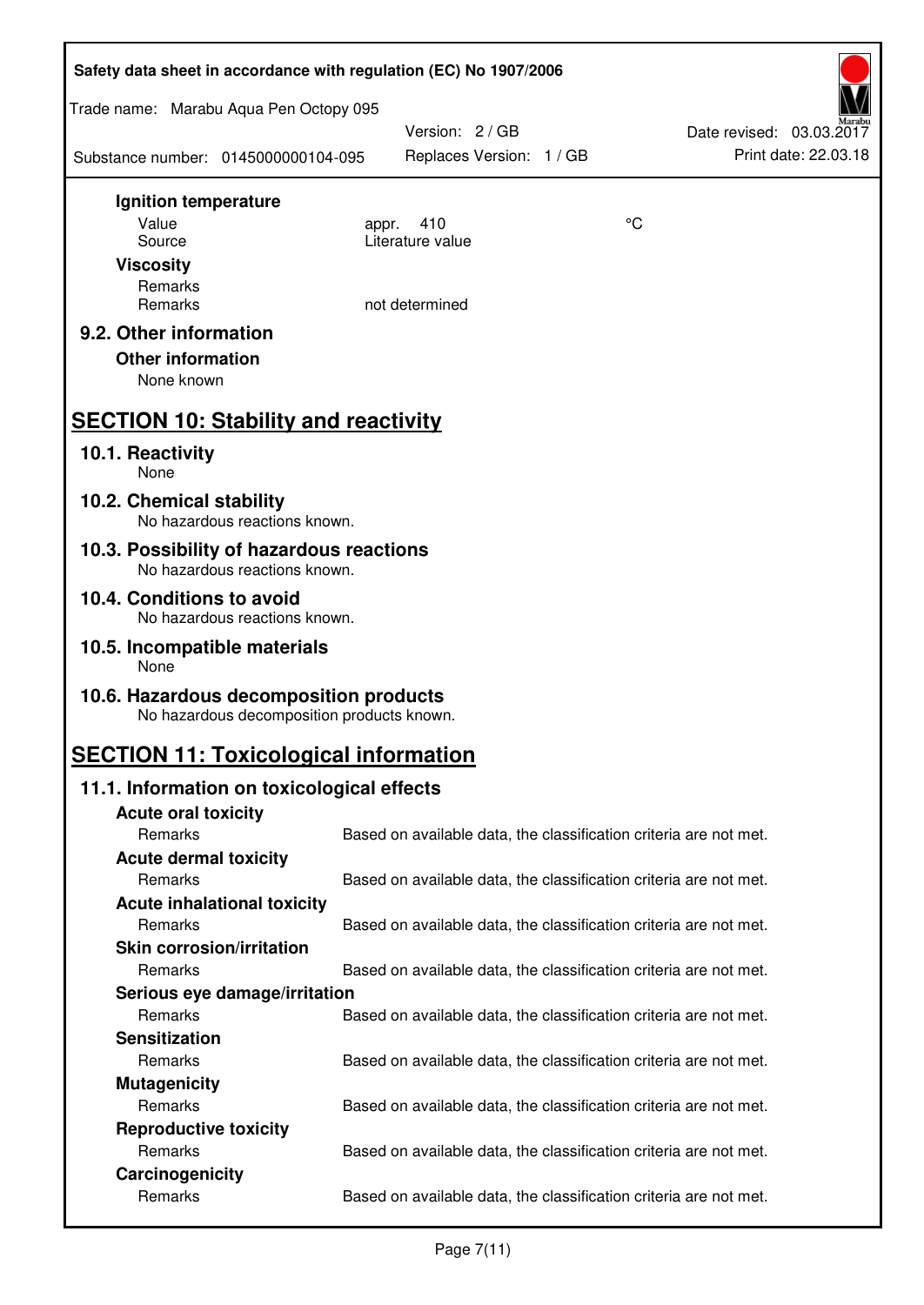#### **Safety data sheet in accordance with regulation (EC) No 1907/2006**

Trade name: Marabu Aqua Pen Octopy 095

Version: 2 / GB

Replaces Version: 1 / GB Print date: 22.03.18 Date revised: 03.03.2017

Substance number: 0145000000104-095

# **Specific Target Organ Toxicity (STOT)**

**Single exposure** 

Based on available data, the classification criteria are not met.

**Repeated exposure** 

Remarks Based on available data, the classification criteria are not met.

#### **Aspiration hazard**

Based on available data, the classification criteria are not met.

#### **Experience in practice**

Provided all the recommended protective and safety precautions are taken, experience shows that no risk to health can be expected.

#### **Other information**

There are no data available on the mixture itself. The mixture has been assessed following the additivity method of the GHS/CLP Regulation (EC) No 1272/2008.

# **SECTION 12: Ecological information**

# **12.1. Toxicity**

#### **General information**

There are no data available on the mixture itself.Do not allow to enter drains or water courses.The mixture has been assessed following the summation method of the CLP Regulation (EC) No 1272/2008 and is not classified as dangerous for the environment.

# **12.2. Persistence and degradability**

#### **General information**

There are no data available on the mixture itself.

#### **12.3. Bioaccumulative potential**

#### **General information**

There are no data available on the mixture itself.

#### **12.4. Mobility in soil**

#### **General information**

There are no data available on the mixture itself.

**12.5. Results of PBT and vPvB assessment** 

#### **General information**

There are no data available on the mixture itself.

#### **12.6. Other adverse effects**

#### **General information**

There are no data available on the mixture itself.

# **SECTION 13: Disposal considerations**

# **13.1. Waste treatment methods**

#### **Disposal recommendations for the product**

The product can be placed with other household refuse. Small residues in containers can be washed-out with water and put into the drainage system.

#### **Disposal recommendations for packaging**

Packaging that cannot be cleaned should be disposed off as product waste. Completely emptied packagings can be given for recycling.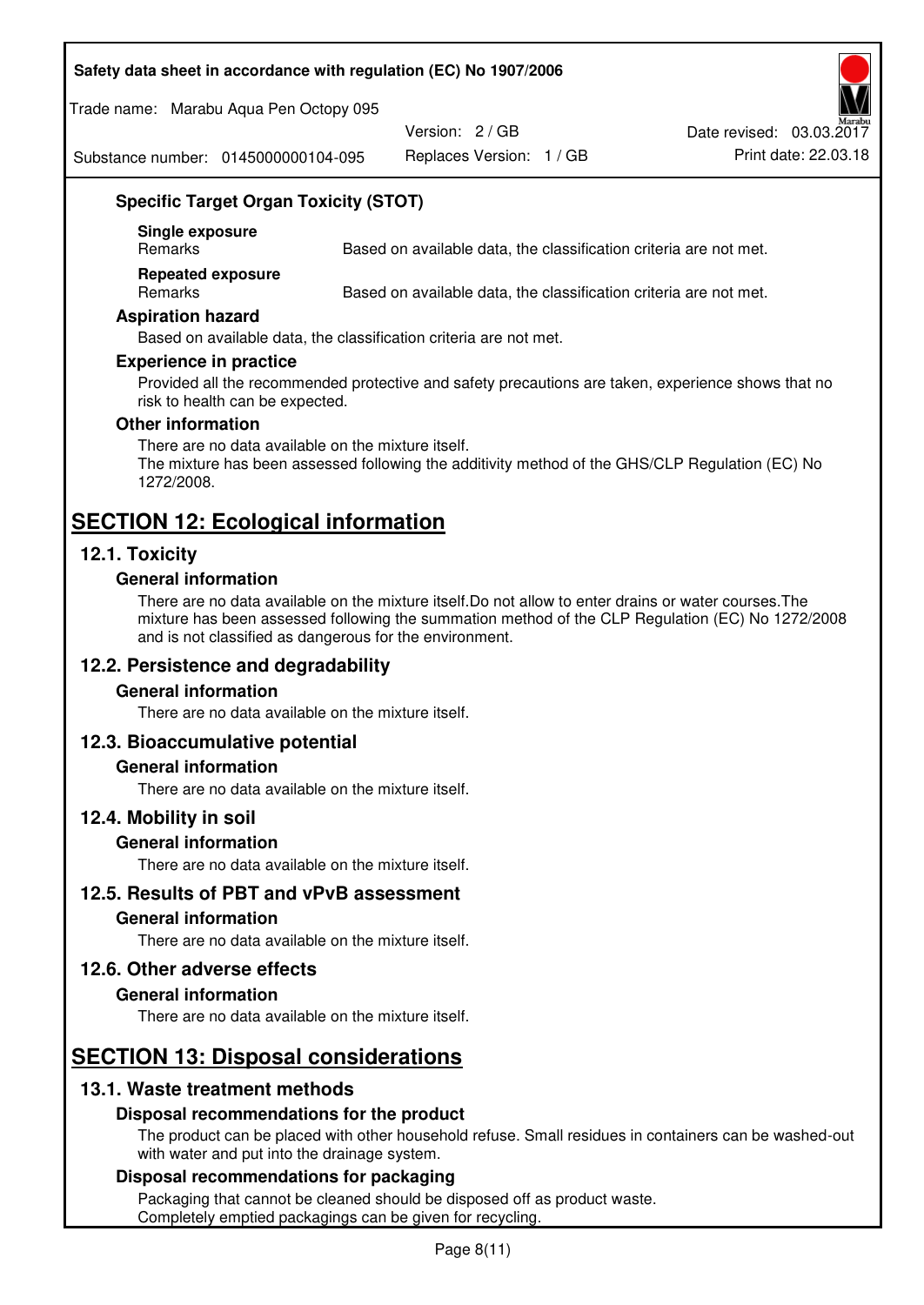| Safety data sheet in accordance with regulation (EC) No 1907/2006                         |                                                                                                       |                          |
|-------------------------------------------------------------------------------------------|-------------------------------------------------------------------------------------------------------|--------------------------|
| Trade name: Marabu Aqua Pen Octopy 095                                                    |                                                                                                       |                          |
|                                                                                           | Version: 2 / GB                                                                                       | Date revised: 03.03.2017 |
| Substance number: 0145000000104-095                                                       | Replaces Version: 1 / GB                                                                              | Print date: 22.03.18     |
| <b>SECTION 14: Transport information</b>                                                  |                                                                                                       |                          |
| <b>Land transport ADR/RID</b>                                                             |                                                                                                       |                          |
| Non-dangerous goods                                                                       |                                                                                                       |                          |
| 14.1. UN number                                                                           |                                                                                                       |                          |
| $UN -$                                                                                    |                                                                                                       |                          |
| 14.2. UN proper shipping name                                                             |                                                                                                       |                          |
| 14.3. Transport hazard class(es)                                                          |                                                                                                       |                          |
| Class                                                                                     |                                                                                                       |                          |
| Label                                                                                     |                                                                                                       |                          |
| 14.4. Packing group                                                                       |                                                                                                       |                          |
| Packing group                                                                             |                                                                                                       |                          |
| Transport category                                                                        | 0                                                                                                     |                          |
| 14.5. Environmental hazards                                                               |                                                                                                       |                          |
|                                                                                           |                                                                                                       |                          |
| <b>Marine transport IMDG/GGVSee</b>                                                       |                                                                                                       |                          |
|                                                                                           | The product does not constitute a hazardous substance in sea transport.                               |                          |
| 14.1. UN number                                                                           |                                                                                                       |                          |
| $UN -$                                                                                    |                                                                                                       |                          |
| 14.2. UN proper shipping name                                                             |                                                                                                       |                          |
|                                                                                           |                                                                                                       |                          |
| 14.3. Transport hazard class(es)<br>Class                                                 |                                                                                                       |                          |
| Subsidiary risk                                                                           |                                                                                                       |                          |
|                                                                                           |                                                                                                       |                          |
| 14.4. Packing group                                                                       |                                                                                                       |                          |
| Packing group                                                                             |                                                                                                       |                          |
| 14.5. Environmental hazards                                                               |                                                                                                       |                          |
| no                                                                                        |                                                                                                       |                          |
| Air transport ICAO/IATA                                                                   |                                                                                                       |                          |
|                                                                                           | The product does not constitute a hazardous substance in air transport.                               |                          |
| 14.1. UN number                                                                           |                                                                                                       |                          |
| $UN -$                                                                                    |                                                                                                       |                          |
| 14.2. UN proper shipping name                                                             |                                                                                                       |                          |
| 14.3. Transport hazard class(es)                                                          |                                                                                                       |                          |
| Class                                                                                     |                                                                                                       |                          |
| Subsidiary risk                                                                           |                                                                                                       |                          |
| 14.4. Packing group                                                                       |                                                                                                       |                          |
| Packing group                                                                             |                                                                                                       |                          |
| 14.5. Environmental hazards                                                               |                                                                                                       |                          |
|                                                                                           |                                                                                                       |                          |
| Information for all modes of transport                                                    |                                                                                                       |                          |
| 14.6. Special precautions for user                                                        |                                                                                                       |                          |
| Transport within the user's premises:                                                     |                                                                                                       |                          |
| Always transport in closed containers that are upright and secure.                        |                                                                                                       |                          |
|                                                                                           | Ensure that persons transporting the product know what to do in the event of an accident or spillage. |                          |
| <b>Other information</b>                                                                  |                                                                                                       |                          |
|                                                                                           | 14.7. Transport in bulk according to Annex II of Marpol and the IBC Code                              |                          |
| no                                                                                        |                                                                                                       |                          |
|                                                                                           |                                                                                                       |                          |
| <b>SECTION 15: Regulatory information ***</b>                                             |                                                                                                       |                          |
| 15.1. Safety, health and environmental regulations/legislation specific for the substance |                                                                                                       |                          |
|                                                                                           |                                                                                                       |                          |

Ī

٦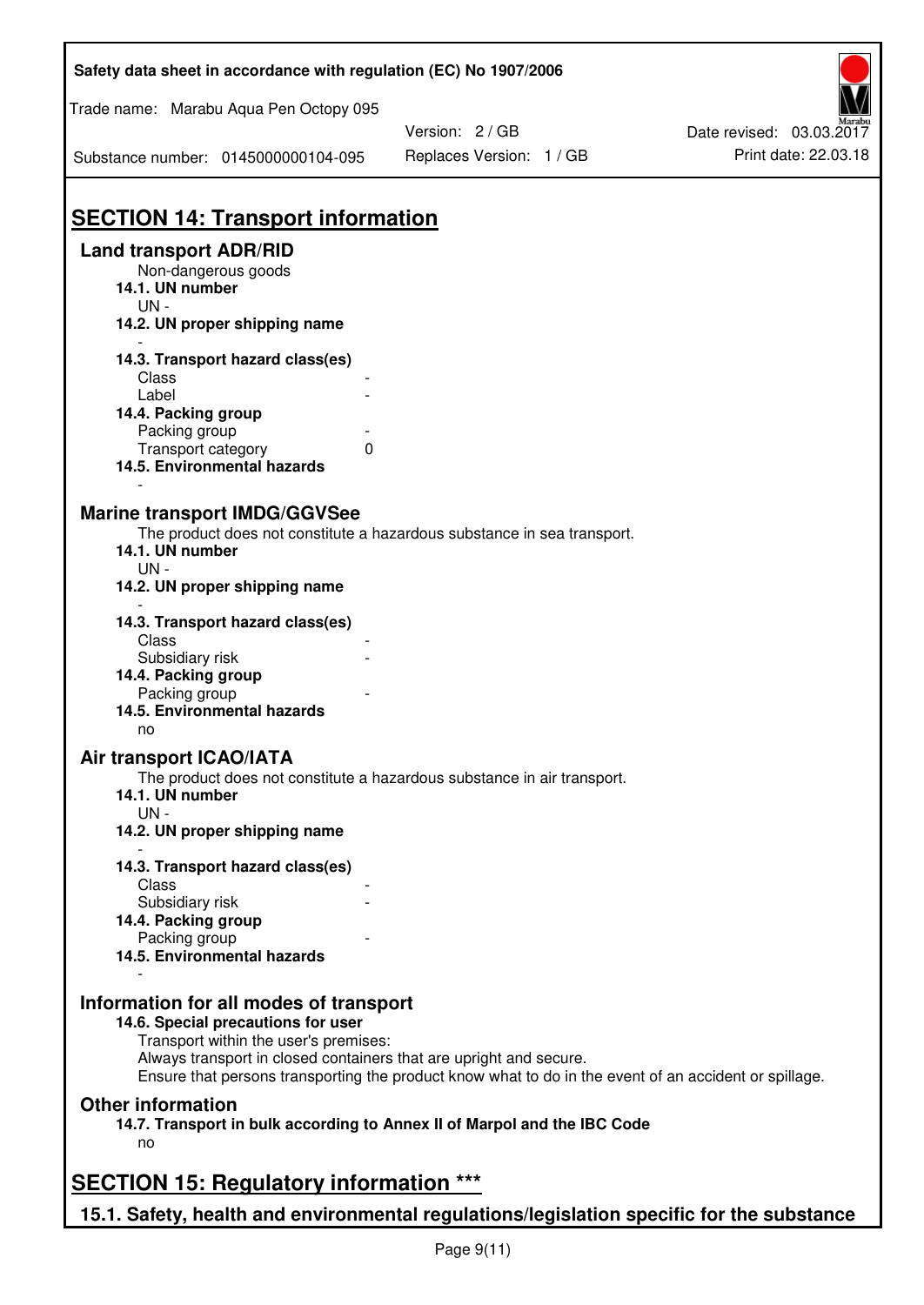|                              | Safety data sheet in accordance with regulation (EC) No 1907/2006                                                                                                                                                                                                                                                                                                                                                                                                 |                                                       |                          |                                                                                                                                                                                                         |
|------------------------------|-------------------------------------------------------------------------------------------------------------------------------------------------------------------------------------------------------------------------------------------------------------------------------------------------------------------------------------------------------------------------------------------------------------------------------------------------------------------|-------------------------------------------------------|--------------------------|---------------------------------------------------------------------------------------------------------------------------------------------------------------------------------------------------------|
|                              | Trade name: Marabu Aqua Pen Octopy 095                                                                                                                                                                                                                                                                                                                                                                                                                            |                                                       |                          |                                                                                                                                                                                                         |
|                              |                                                                                                                                                                                                                                                                                                                                                                                                                                                                   | Version: 2 / GB                                       |                          | Date revised: 03.03.2017<br>Print date: 22.03.18                                                                                                                                                        |
|                              | Substance number: 0145000000104-095                                                                                                                                                                                                                                                                                                                                                                                                                               |                                                       | Replaces Version: 1 / GB |                                                                                                                                                                                                         |
| or mixture                   |                                                                                                                                                                                                                                                                                                                                                                                                                                                                   |                                                       |                          |                                                                                                                                                                                                         |
| <b>VOC ***</b>               |                                                                                                                                                                                                                                                                                                                                                                                                                                                                   |                                                       |                          |                                                                                                                                                                                                         |
| VOC (EU)                     |                                                                                                                                                                                                                                                                                                                                                                                                                                                                   | $\mathbf 0$                                           | $\%$                     |                                                                                                                                                                                                         |
| <b>Other information</b>     |                                                                                                                                                                                                                                                                                                                                                                                                                                                                   |                                                       |                          |                                                                                                                                                                                                         |
|                              | All components are contained in the TSCA inventory or exempted.<br>All components are contained in the AICS inventory.<br>All components are contained in the PICCS inventory.<br>All components are contained in the DSL inventory.<br>All components are contained in the IECSC inventory.<br>All components are contained in the NZIOC inventory.<br>All components are contained in the ENCS inventory.<br>All components are contained in the ECL inventory. |                                                       |                          |                                                                                                                                                                                                         |
|                              | 15.2. Chemical safety assessment<br>For this preparation a chemical safety assessment has not been carried out.                                                                                                                                                                                                                                                                                                                                                   |                                                       |                          |                                                                                                                                                                                                         |
|                              | <b>SECTION 16: Other information</b>                                                                                                                                                                                                                                                                                                                                                                                                                              |                                                       |                          |                                                                                                                                                                                                         |
|                              | Hazard statements listed in Chapter 3                                                                                                                                                                                                                                                                                                                                                                                                                             |                                                       |                          |                                                                                                                                                                                                         |
| H301                         |                                                                                                                                                                                                                                                                                                                                                                                                                                                                   | Toxic if swallowed.                                   |                          |                                                                                                                                                                                                         |
| H302                         |                                                                                                                                                                                                                                                                                                                                                                                                                                                                   | Harmful if swallowed.                                 |                          |                                                                                                                                                                                                         |
| H311                         |                                                                                                                                                                                                                                                                                                                                                                                                                                                                   | Toxic in contact with skin.                           |                          |                                                                                                                                                                                                         |
| H312                         |                                                                                                                                                                                                                                                                                                                                                                                                                                                                   | Harmful in contact with skin.                         |                          |                                                                                                                                                                                                         |
| H314                         |                                                                                                                                                                                                                                                                                                                                                                                                                                                                   | Causes severe skin burns and eye damage.              |                          |                                                                                                                                                                                                         |
| H315                         |                                                                                                                                                                                                                                                                                                                                                                                                                                                                   | Causes skin irritation.                               |                          |                                                                                                                                                                                                         |
| H317                         |                                                                                                                                                                                                                                                                                                                                                                                                                                                                   | May cause an allergic skin reaction.                  |                          |                                                                                                                                                                                                         |
| H318                         |                                                                                                                                                                                                                                                                                                                                                                                                                                                                   | Causes serious eye damage.                            |                          |                                                                                                                                                                                                         |
| H331                         |                                                                                                                                                                                                                                                                                                                                                                                                                                                                   | Toxic if inhaled.                                     |                          |                                                                                                                                                                                                         |
| H335<br>H373                 |                                                                                                                                                                                                                                                                                                                                                                                                                                                                   | May cause respiratory irritation.                     |                          |                                                                                                                                                                                                         |
| H400                         |                                                                                                                                                                                                                                                                                                                                                                                                                                                                   | Very toxic to aquatic life.                           |                          | May cause damage to organs through prolonged or repeated exposure:                                                                                                                                      |
| H410                         |                                                                                                                                                                                                                                                                                                                                                                                                                                                                   | Very toxic to aquatic life with long lasting effects. |                          |                                                                                                                                                                                                         |
|                              |                                                                                                                                                                                                                                                                                                                                                                                                                                                                   |                                                       |                          |                                                                                                                                                                                                         |
|                              | <b>CLP categories listed in Chapter 3</b>                                                                                                                                                                                                                                                                                                                                                                                                                         |                                                       |                          |                                                                                                                                                                                                         |
| Acute Tox. 3<br>Acute Tox. 4 |                                                                                                                                                                                                                                                                                                                                                                                                                                                                   | Acute toxicity, Category 3                            |                          |                                                                                                                                                                                                         |
| Aquatic Acute 1              |                                                                                                                                                                                                                                                                                                                                                                                                                                                                   | Acute toxicity, Category 4                            |                          | Hazardous to the aquatic environment, acute, Category 1                                                                                                                                                 |
| Aquatic Chronic 1            |                                                                                                                                                                                                                                                                                                                                                                                                                                                                   |                                                       |                          | Hazardous to the aquatic environment, chronic, Category 1                                                                                                                                               |
| Eye Dam. 1                   |                                                                                                                                                                                                                                                                                                                                                                                                                                                                   | Serious eye damage, Category 1                        |                          |                                                                                                                                                                                                         |
| Skin Corr. 1B                |                                                                                                                                                                                                                                                                                                                                                                                                                                                                   | Skin corrosion, Category 1B                           |                          |                                                                                                                                                                                                         |
| Skin Irrit. 2                |                                                                                                                                                                                                                                                                                                                                                                                                                                                                   | Skin irritation, Category 2                           |                          |                                                                                                                                                                                                         |
| Skin Sens. 1                 |                                                                                                                                                                                                                                                                                                                                                                                                                                                                   | Skin sensitization, Category 1                        |                          |                                                                                                                                                                                                         |
| STOT RE 2                    |                                                                                                                                                                                                                                                                                                                                                                                                                                                                   |                                                       |                          | Specific target organ toxicity - repeated exposure, Category 2                                                                                                                                          |
| STOT SE3                     |                                                                                                                                                                                                                                                                                                                                                                                                                                                                   |                                                       |                          | Specific target organ toxicity - single exposure, Category 3                                                                                                                                            |
|                              | <b>Supplemental information</b>                                                                                                                                                                                                                                                                                                                                                                                                                                   |                                                       |                          |                                                                                                                                                                                                         |
|                              |                                                                                                                                                                                                                                                                                                                                                                                                                                                                   |                                                       |                          | Relevant changes compared with the previous version of the safety data sheet are marked with: ***                                                                                                       |
|                              |                                                                                                                                                                                                                                                                                                                                                                                                                                                                   |                                                       |                          | This information is based on our present state of knowledge. However, it should not constitute a                                                                                                        |
|                              |                                                                                                                                                                                                                                                                                                                                                                                                                                                                   |                                                       |                          | guarantee for any specific product properties and shall not establish a legally valid relationship.<br>The information in this Safety Data Sheet is based on the present state of knowledge and current |
| legislation.                 |                                                                                                                                                                                                                                                                                                                                                                                                                                                                   |                                                       |                          |                                                                                                                                                                                                         |
|                              |                                                                                                                                                                                                                                                                                                                                                                                                                                                                   |                                                       |                          | It provides guidance on health, safety and environmental aspects of the product and should not be                                                                                                       |
|                              | construed as any guarantee of technical performance or suitability for particular applications.                                                                                                                                                                                                                                                                                                                                                                   |                                                       |                          |                                                                                                                                                                                                         |
|                              |                                                                                                                                                                                                                                                                                                                                                                                                                                                                   |                                                       |                          | The product should not be used for purposes other than those shown in Section 1 without first referring                                                                                                 |
|                              | to the supplier and obtaining written handling instructions.                                                                                                                                                                                                                                                                                                                                                                                                      |                                                       |                          |                                                                                                                                                                                                         |
|                              |                                                                                                                                                                                                                                                                                                                                                                                                                                                                   |                                                       |                          | As the specific conditions of use of the product are outside the supplier's control, the user is responsible                                                                                            |
|                              | for ensuring that the requirements of relevant legislation are complied with.                                                                                                                                                                                                                                                                                                                                                                                     |                                                       |                          |                                                                                                                                                                                                         |
|                              |                                                                                                                                                                                                                                                                                                                                                                                                                                                                   |                                                       |                          | The information contained in this safety data sheet does not constitute the user's own assessment of                                                                                                    |